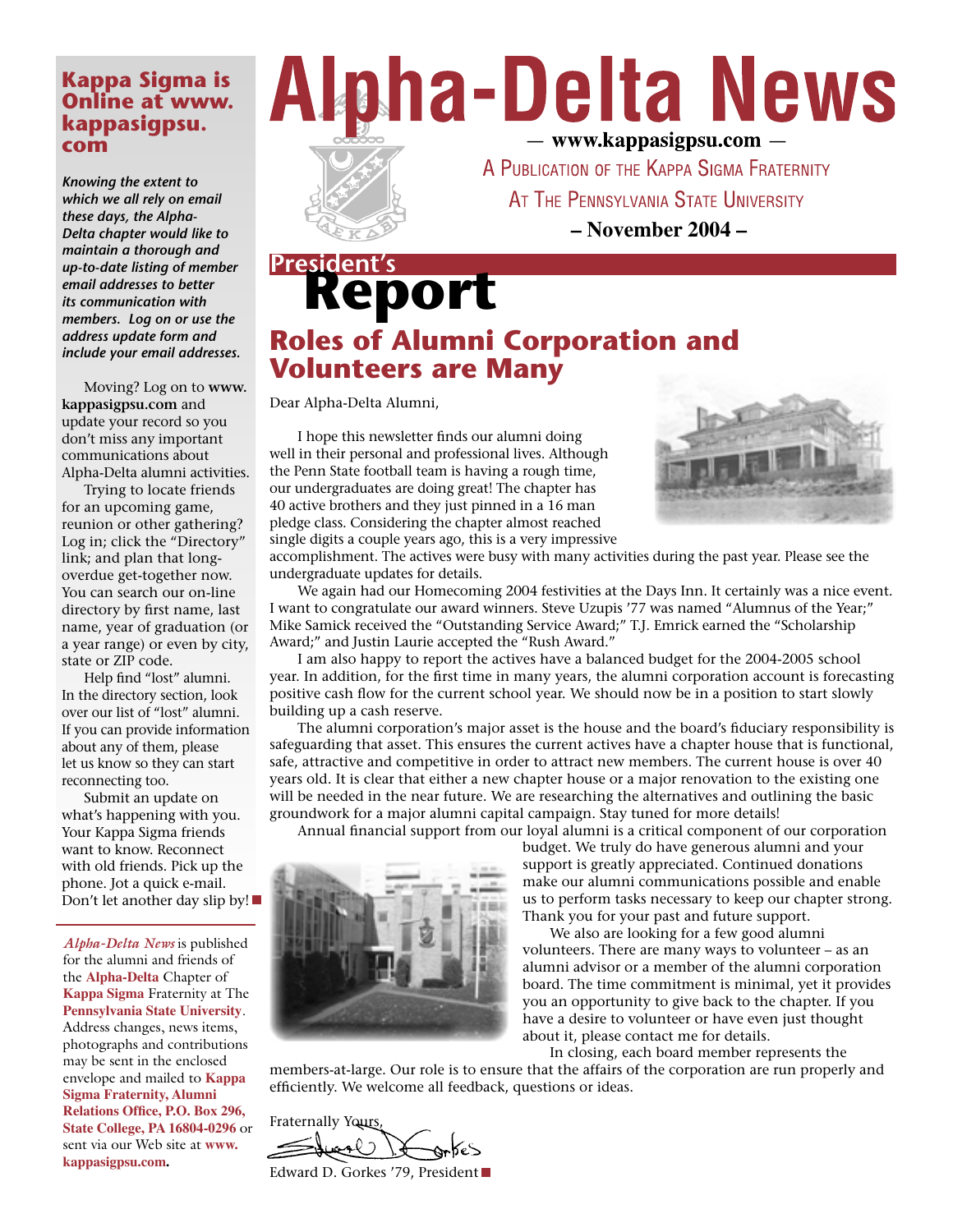## **Housing Corporation Directory Alpha Delta Association**

President / Secretary **Edward D. Gorkes '79** Ambler, PA 215-619-7901 (home) 215-694-4828 (cell) egorkes@aol.com

Vice President / Treasurer **J. Douglas Byler '90** Lancaster, PA Infpdoug@aol.com

### **Board of Directors**

**Vincent A. Gaeta '86** Columbia, NJ vgaeta@bellatlantic.net

**Mark H. Breedlove '78** Mars, PA mhbreedlove@hotmail.com

**James Merinar '87** Bellefonte, PA Jamesmerinar@zion.gotmc.net

**Steve Uzupis '77** Unityville, PA Uzupis@brodart.com

**John Murphy '89** Harrisburg, PA hbgmurph@earthlink.net

## **Achievement Scholastic Scholarship a Top Priority**

 Scholarship is an important part of the Kappa Sigma fraternity. Our members work hard each and every day to improve the house grade point average. After last semester's efforts, Kappa Sigma rose 12 spots on the GPA ranking of all PSU fraternities.

 At our annual homecoming dinner, **Timothy J. (T.J.) Emrick** received the first-ever Scholarship Award for the highest grade point average. **T.J.,** a member of the Spring 2003 pledge class, had a 3.72 GPA last spring, raising his cumulative GPA to 3.62. He is currently a junior in the information sciences and technology major.

 The Alpha-Delta chapter of Kappa Sigma continues to work diligently in academics which should result in our house GPA steadily increasing each semester.

### **Amazing Awards**







**3** *1: Alumni Corporation Vice President Doug Byler '90, right, with Outstanding Service Award winner Mike Samick.*

*2: Alumni Corporation Vice President Doug Byler '90, left, presents Justin Laurie the Rush Award.*

*3: Alumni Corporation Vice President Doug Byler '90, left, awards T.J. Emrick the Scholarship Award.*

# *2004* **Homecoming** *By Andre Aklian '04*

### **Kappa Sigs Return to Homecoming Parade**

 After a long hiatus from participating in the Homecoming parade, the Alpha-Delta chapter returned in grand style. We recruited a sorority partner, built a float and participated in the festivities of Homecoming 2004. Our float theme was based on Austin Powers. It included a British flag sports car complete with the Nittany Lion lying down on a rotating pedestal.

 We began constructing the float with Gamma Sigma Sigma on Sunday, October 17 and worked five nights building the framework, pomping the entire float and creating our Homecoming banner. The banner won first place in the Greek category. The brothers balanced their already busy weekly routines with many hours of float work, realizing the importance of our return to the Homecoming parade. The entire experience was rewarding and brought the brothers and pledges closer.

 On parade day, alumni converged on the house for an awesome weekend starting with a great party. On Saturday morning, the brothers met at the usual

tailgating spot and enjoyed burgers, hot dogs and homecooked food. Although it was very early, there was a good turnout for the tailgate and the Homecoming game. Despite Penn State's loss to Iowa 6-4, we kept up our spirits, got dressed and pressed, and went to the Days Inn for the Homecoming formal dinner. After a great dinner and cocktails, we returned to the house for closed party festivities. It was a great weekend for reminiscing and creating good memories – Kappa Sig style.



*Kappa Sigs Homecoming 2004 float.*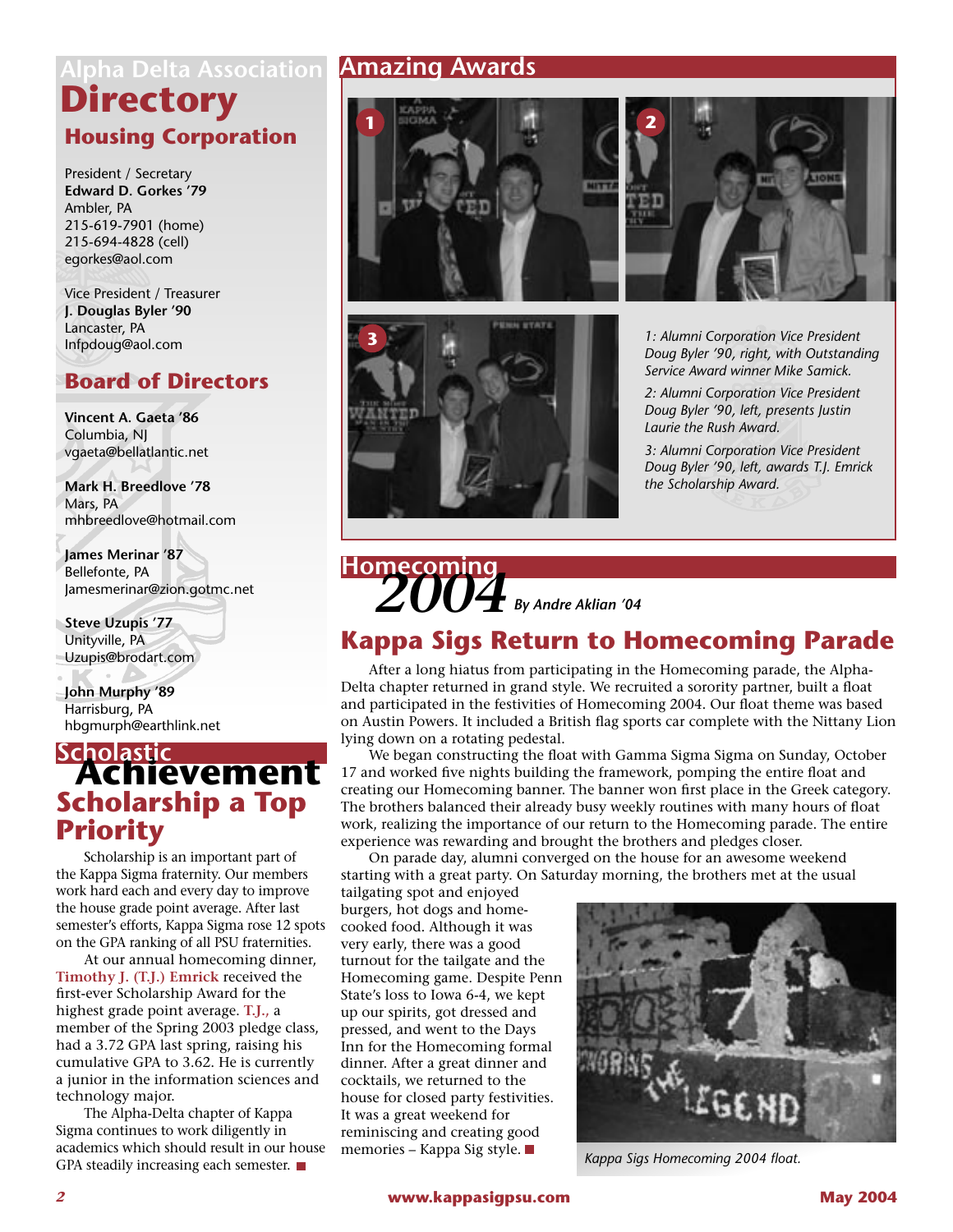## Undergraduate<br> **President** *By Frank Summa, Grand Master* **Taking Notice – Kappa Sigma Experiences Successful Year**

 This past year has been very successful for Alpha-Delta. Our numbers, community service, philanthropy and Greek relations are improving. Hard work and alumni support are key to these changes. Here are some of the highlights.

- Pinned a pledge class of 16 which is more than most PSU fraternities.
- Raised \$25,000 for the Four Diamond's Fund and other philanthropies.
- Positively promoted the Kappa Sigma name. We've been quoted in our local paper concerning risk management, alcohol awareness and recruitment.
- Improved Greek relations.
- Hosted the Inter-fraternity Council's community haunted house Halloween weekend.
- Sponsored and hosted (along with the Society of Women Engineers) the second annual Monster Mash, a safe, warm and fun community Halloween event.
- Placed number one in a Homecoming event with Gamma Sigma Sigma.

 The hard work in the community and with other Greek organizations is paying off. Fraternities and sororities are starting to once again notice Kappa Sigma. One of the reasons our chapter has done so well over the past year is alumni relations and alumni involvement. Our chapter continues to have strong alumni ties. Thanks alumni, for all the help we've received.



*Brothers and dates enjoyed formal.*

# **2004 By Mark Frome, Thon Chairman**

### **Thon Fundraising Begins – Goal is \$30k**

 Thon fundraising is underway. Kappa Sigma and the Society of Women Engineers have a goal of \$30,000 for the 2005 Thon.

 The dance marathon will be held February 18 to 20, 2005. This year, Kappa Sigma qualifies for three dance marathon couples.

Thon is sponsored by Penn State's IFC and Panhellenic Councils and is the largest student-

run philanthropy in the world. Since 1973, Thon has raised over \$33 million for kids with cancer. The 48 hour, no-sitting, no-sleeping dance marathon benefits the Four Diamond's Fund.

 To send a check (made out to "Penn State Dance Marathon") through the mail, please send the check to: Penn State Annual Fund The Penn State University One Old Main University Park, PA 16802-1506. And make sure that you mention that Kappa Sigma/PSU is to be given credit for your gift!

Be sure to look for Kappa Sigma canning in your area.





## **Chapter Officers** *2003-2004* Grand Master

**Frank Summa** Scranton, PA

Grand Procurator **James Scicolone** Clark, NJ

Grand Master of Ceremonies **Brendan Stenson** Havertown, PA

Grand Treasurer **Dustin Krieder**  Lancaster, PA

Grand Scribe **Brian Laino** Bethlehem, PA **Pledge Class Andrew Brooks**  *Spring 2004*  Spring Mills, PA **Cory Carson**  New, Paris, PA **Sean Doyle**  Media, PA **Michael Evans**  Mountaintop, PA **Ryan Grouw**  Fairlawn, NJ **Steven Henry**  Birdsboro, PA **Matthew Hirlinger**  Mill Hall, PA **Brian Lageman**  Howard, PA **Eric Nallon**  Nuangola, PA **Steven Oh**  Broomall, PA **Kevin Rothberg**  King of Prussia, PA **Rich Severn**  Philadelphia, PA **Jim Stenson**  Havertown, PA **Johnathan Waltz**  Easton, PA **Matthew Wurst**  Mountaintop, PA **Alex Yuravage**  Springfield, PA



 Mountaintop, PA **Darren Duhnke**  New Bethlehem, PA **Shad Heim**  Klingerstown, PA **Toby Jantz**  New Bethlehem, PA **James Scicolone**  Clark, NJ **Keith Sorgie**  West Babylon, NY **Eric Zottola**  Valencia, PA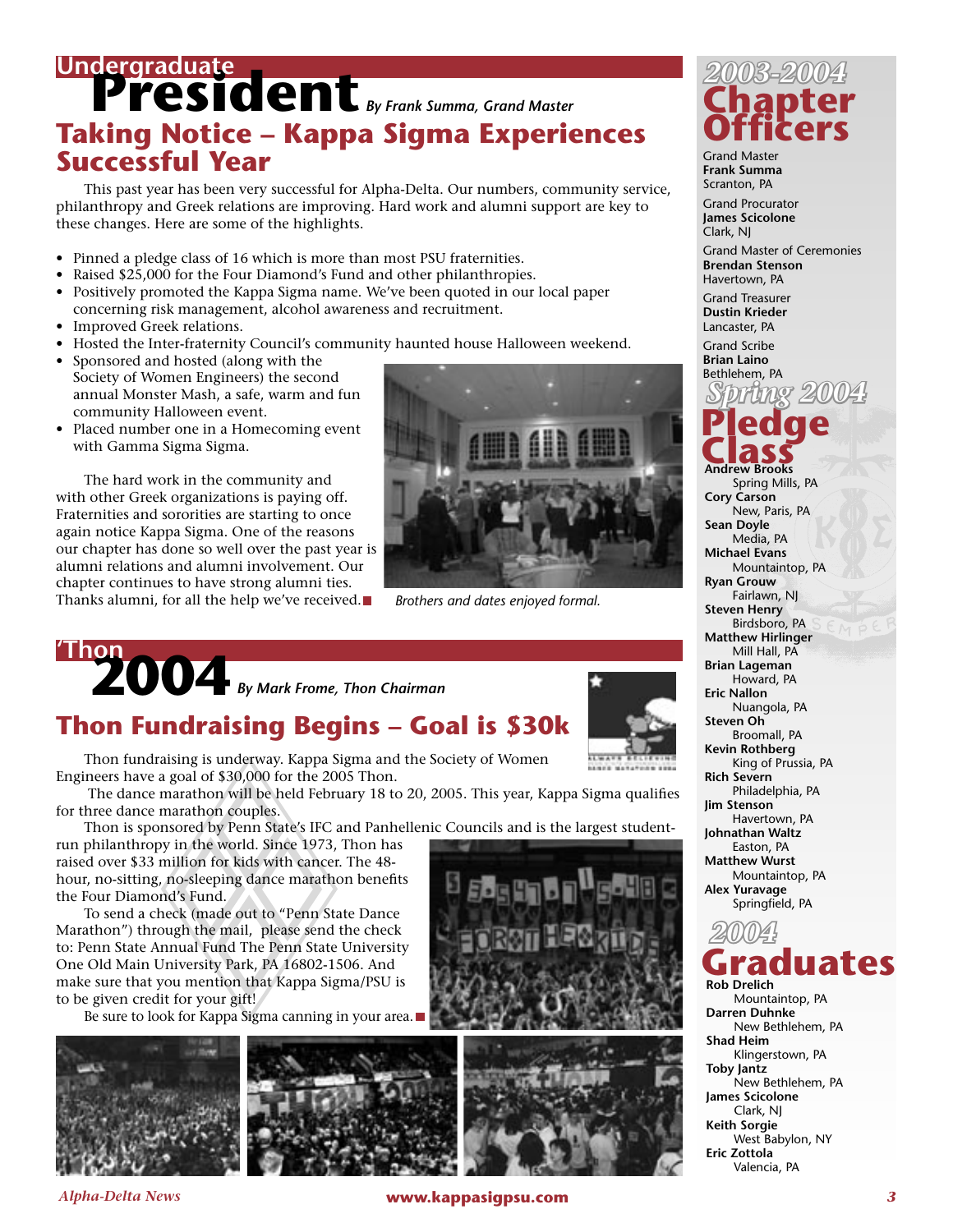## **Monster**<br> **Mash** *By James Scicolone* **The 2nd Annual Kappa Sigma – SWE Monster Mash**

 The second annual Kappa Sigma - SWE Monster Mash was another fun event this year. It was held at our house again. The dinning room was set up for kids to paint pumpkins. The TV room was decorated with jacko-lanterns, cobwebs, and decorations covering as much as the room it could. A stage was set up in front of the trophies so that the children could parade their costumes around and be judged, the winners taking prizes. The first deck was decorated with cobwebs and door hangings. The kids walked through the first deck knocking on the doors saying "Trick or Treat", while the brothers greeted them at the door and gave the children candy.

 With help from the pledges, the party room was turned into a large maze to scare the kids. A couple of brothers were hiding around corners, and one was laying on a table as a not-so-dead body. John Waltz, one of our pledges for this semester, dressed up as a creepy bartender, while the girls of SWE made noises and sounds to scare the kids.

 A piñata was also set up and cracked open in the end. The candy went fast!

 The parents who came donated some canned goods for a food drive, we collect for.

 Giant donated toward our effort with a gift card, and Canyon Pizza donated 5 XL pizzas for the kids.

 There are still some shirts still available if any alumni are interested in purchasing any. They are all size large, black font (saying Kappa Sig - SWE Halloween '04 Monster Mash), and only \$5.

 Next year we're hoping for an even better turn out, and keep the kids entertained with warmer events than walking house to house in the cold.















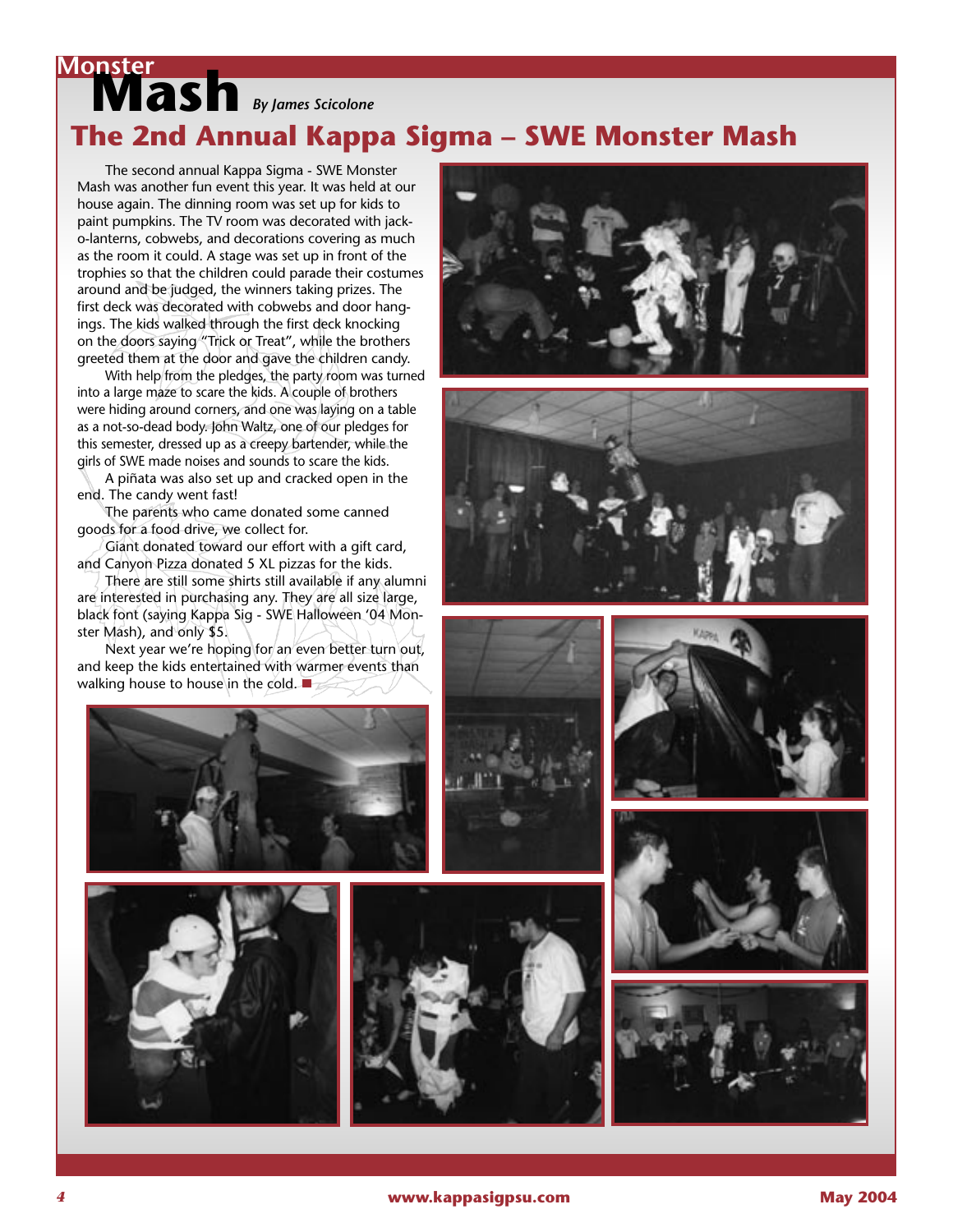## **Brothers Generous**

*Please note: Our giving year runs September 1 through August 31 each year. Thanks to the following brothers for their support of our 2003-2004 annual fund. We need your help. Please consider adding your name to the list by making your gift today!*

## THANK YOU!

#### **Alpha-Delta Club (\$2,501+)**

#### **President's Club (\$1,001-\$2,500)**  F. Leland Thaete 1979

#### **Founders Club (\$501-\$1,000)**

Thomas C. Hilbert 1963 Steven Uzupis 1977 Mark H. Breedlove 1978 Edward D. Gorkes 1979 Paul J. Green 1988 Douglas Byler 1990

#### **Star & Crescent (\$251-\$500)**

Paul L. Vandermark 1935 E. V. Bishoff 1944 Louis F. Koehler 1969 R. B. Brad Lawrence 1969 V. Paul O'Brien 1971 Robert W. Hampton Jr. 1973 Kim T. Chapman 1977 Gary E. Thompson 1985 Michael S. DeNapoli 1986 James D. Mack 1987 Jonathan B. Taylor 1990 Jeffrey G. Rebernak 1999

#### **Crest Club (\$101-\$250)**

John R. Carbin 1938 Samuel F. Stewart 1950 H. Paul Starr Jr. 1951 Henry Lozar 1952 George A. Jason 1953 Alfred E. Ogden 1954 Robert J. Tisot 1956 John T. Rogers 1963 William H. Schweinberg 1963 Myron L. Lecklitner 1964

Henry G. Faulkner Jr. 1967 Robert A. Izzo 1967 Richard J. Mascaro 1967 Ronald Pregmon 1967 Kenneth R. Ewing 1969 Michael B. High 1970 Richard L. Kelly 1970 George L. Strachan III 1970 Gary L. Wert 1970 Robert L. Desrochers 1972 David J. Guerin Jr. 1972 Michael A. Demoise 1974 Ronald F. Derzak 1974 Geoffrey G. Wright 1974 Richard S. Fisher 1975 Stephen T. Heimer 1976 Lawrence F. Carretta 1977 Rodd J. McDanel 1977 Jeffrey P. Berdis 1981 J. David Payne 1981 Eric P. Anderson 1984 John S. Schoenenberger 1985 John M. Murphy 1989 James A. Rotante 1991 Michael G. Hooks 1993 Jeffrey W. Montgomery 1994 Shawn J. Connaghan 1996 Jim Pries 1997 Matthew B. Weisberg 1997

#### **Blue & White Club (\$51-\$100)**

Theodore A. Lesko 1940 Harry M. Thompson Jr. 1943 Joseph W. Lindsay 1951 Walter J. Conti 1952 George F. Luse II 1955 C. Robert Blank Jr. 1960 Harry E. Koch 1962

R. Dean Madden 1963 Gordon S. Lorentz III 1964 David B. Ludwig III 1965 Harold D. Schrader 1965 Philip Xanthopoulos 1966 Gary A. Agostini 1968 Willard J. Martin Jr. 1968 Harry L. Flick Jr. 1969 John Rosnick 1970 Anthony J. Buzzelli 1971 Anthony Gasbarro 1971 Thomas E. Mattus 1971 James G. Lang Jr. 1972 Christopher T. Power 1972 John W. Wilchek Jr. 1973 John E. Wray Jr. 1973 Michael J. Kaczmarski 1974 James H. Leax Jr. 1974 Donald H. Carretta 1975 John P. Surma Jr. 1976 James J. Garcia 1979 Wesley C. Osborn 1981 Mark E. Seli 1982 Jeffry J. Lamoreaux 1983 Robert A. Wojciak 1983 Steven B. Fox 1989 Gregory A. Kihm 1991 Darby L. Neidig 1993 Jason M. Lytle 1997 Michael L. Reinert 1997 Marc S. Zentmeyer 1997 Thomas W. Rice Jr. 1998 Marc A. Beard 1999 Adam C. Henry 1999

#### **Supporting Club (\$1-\$50)**

Albert C. George Jr. 1938 Warburton Miller 1942

Paul D. Bender 1947 Edward D. Lenker 1948 John H. Ernst Sr. 1950 A. Gordon Olsen 1951 Gordon Olsen 1952 Joseph T. Simone 1953 H. Wesley Link 1955 Wayne A. Pihl 1956 Kenneth I. Outwater Jr. 1957 James S. Adams 1959 W. Lynn Weimer 1960 Edward J. Schmidt 1961 John N. Cover II 1963 Lawrence H. Carter 1964 Vincent D. Diloreto 1965 Richard A. Hayes 1968 E. Thomas Kuhn Jr. 1968 Gary E. Carson 1969 Timothy A. Bonawitz 1971 A. George Makdad 1971 James P. Charles 1972 Michael C. Gibson 1975 Mr. Robert L. Berk 1976 John A. Abplanalp 1981 Craig A. McCracken 1981 Mark L. Rippy 1981 John M. Pribula 1983 John T. Flynn 1989 Daniel D. DeCesare 1991 Russell S. Glazer 1991 Pedro Juan Ruiz 1992 Donald E. Bradford 1994 Shawn L. Huber 1996 Brandon Duhon 1997 Wesley A. Fine 1998 Tyler S. Orwig 1999